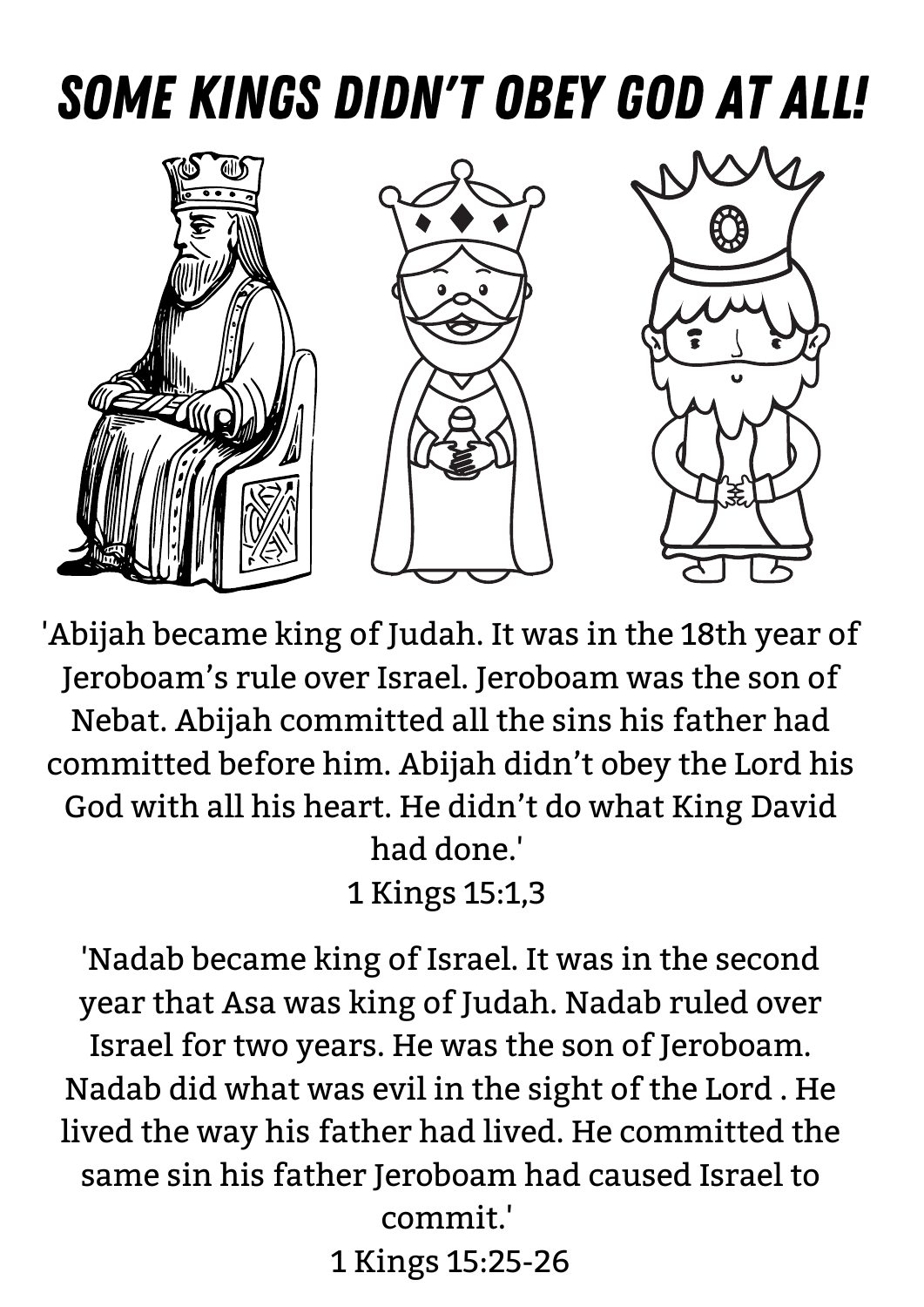'Omri became king of Israel. It was in the 31st year that Asa was king of Judah. Omri ruled for 12 years. He ruled in Tirzah for six of those years. But Omri did what was evil in the sight of the Lord . He sinned more than all the kings who had ruled before him. He lived the way Jeroboam, the son of Nebat, had lived. He committed the same sin Jeroboam had caused Israel to commit. Israel made the Lord very angry. They did it by worshiping worthless statues of gods. The Lord is the God of Israel.' 1 Kings 16:23,25-26